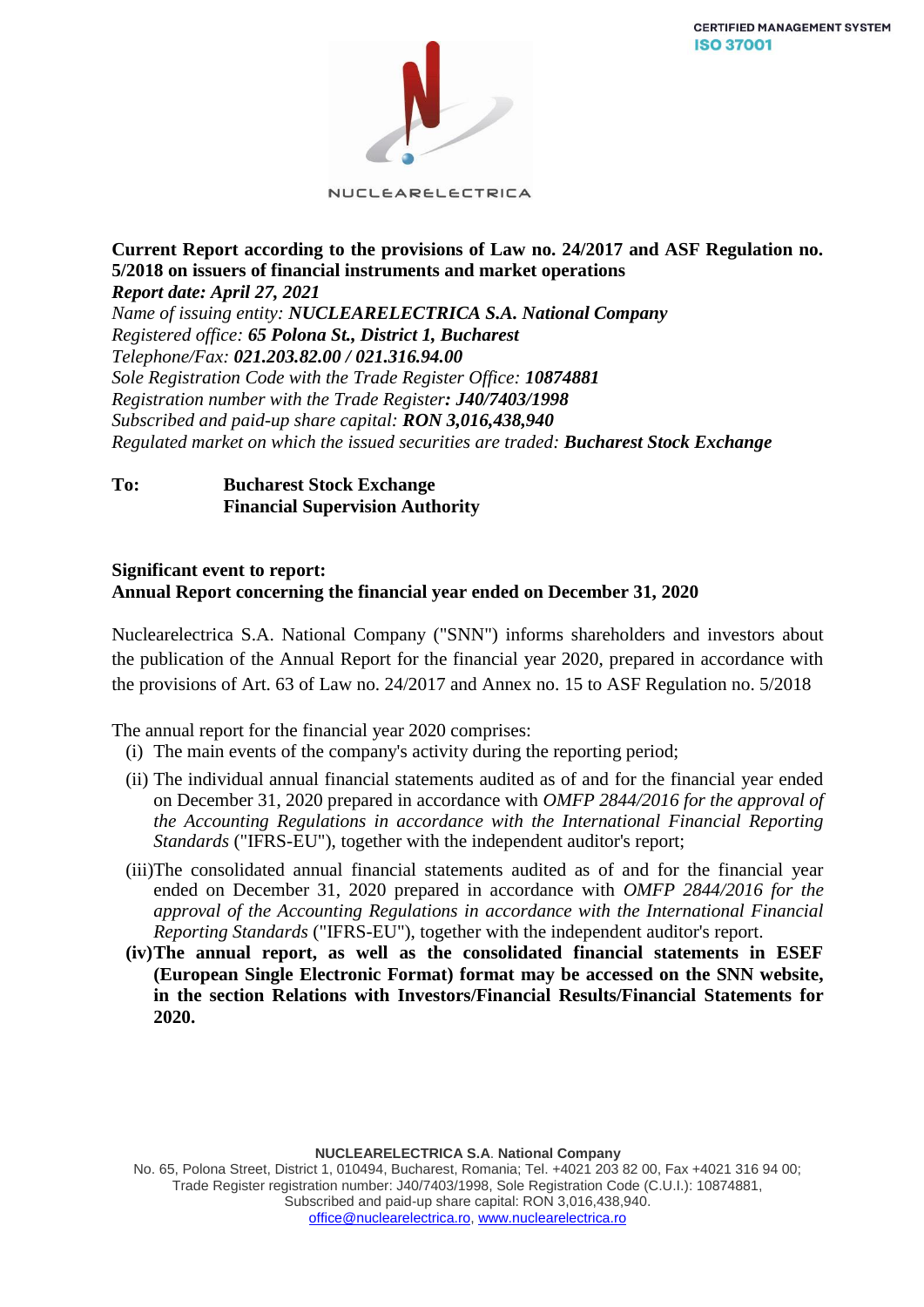#### **Main results**

**In 2020, SNN achieved a net profit of 699,322 thousand RON.** The main results are presented below and are extracted from the individual financial statements audited as of and for the period ended on December 31, 2020, as follows:

| <b>Indicator</b>                                          | 2020        | 2019        | <b>Variation</b> |
|-----------------------------------------------------------|-------------|-------------|------------------|
| [thousand RON]                                            | (audited)   | (audited)   |                  |
| <b>Production (GWh)*</b>                                  | 10,558      | 10,347      | 2.0%             |
| Operating income, out of which:                           | 2,500,172   | 2,417,433   | 3.4%             |
| Revenues from the sale of electric<br>power**             | 2,432,279   | 2,365,564   | 2.8%             |
| Operating expenses, less depreciation<br>and amortization | (1,184,029) | (1,232,455) | $(3.9\%)$        |
| <b>EBITDA</b>                                             | 1,316,143   | 1,184,978   | 11.1%            |
| Depreciation and amortization                             | (544, 752)  | (555, 553)  | $(1.9\%)$        |
| <b>EBIT</b>                                               | 771,391     | 629,425     | 22.6%            |
| <b>Financial revenues</b>                                 | 84,530      | 67,337      | 25.5%            |
| Financial expenses                                        | (40,513)    | (65, 487)   | $(38.1\%)$       |
| Net corporate tax expense                                 | (116,086)   | (95, 608)   | 21.4%            |
| Net profit                                                | 699,322     | 535,667     | 30.6%            |

*\*Electricity produced and delivered by Cernavoda NPP in the National Energy System.*

*\*\*Including revenues from the sale of thermal energy, insignificant in the total revenues.*

The main **factors contributing to the results of 2020** as compared to the previous year:

- ➢ Increase by 11.1% of the operating profit (EBITDA) as compared to the same period of the previous year, mainly following the decrease of operating expenses, less depreciation and amortization by 3.9%, and the increase of operating income by 3.4%, influenced by the increase by 2.8% of the revenues from the sale of electricity (electric power).
- ➢ The increase by 1.4% of the weighted average price of the electricity sold in 2020, as compared to the weighted average price from the same period of 2019, in a context where the sale of a total quantity of electricity increased by 1.4%.
- ➢ The quantity of electricity assigned by SNN to the regulated market in 2020 was of 1.087 GWh in the first half-year, according to the National Energy Regulatory Authority's (ANRE) decision no. 2213/12.23.2019 at a regulated price of RON 188.47/MWh (without Tg) and of 1,095 GWh in the second halfyear, according to ANRE decision no. 1077/06.29.2020, at a regulated price of RON 182.63/MWh (without Tg).
- $\triangleright$  The quantity of electricity sold on the competition market of bilateral contracts decreased by 28%, and benefited from an increase of the average sale price on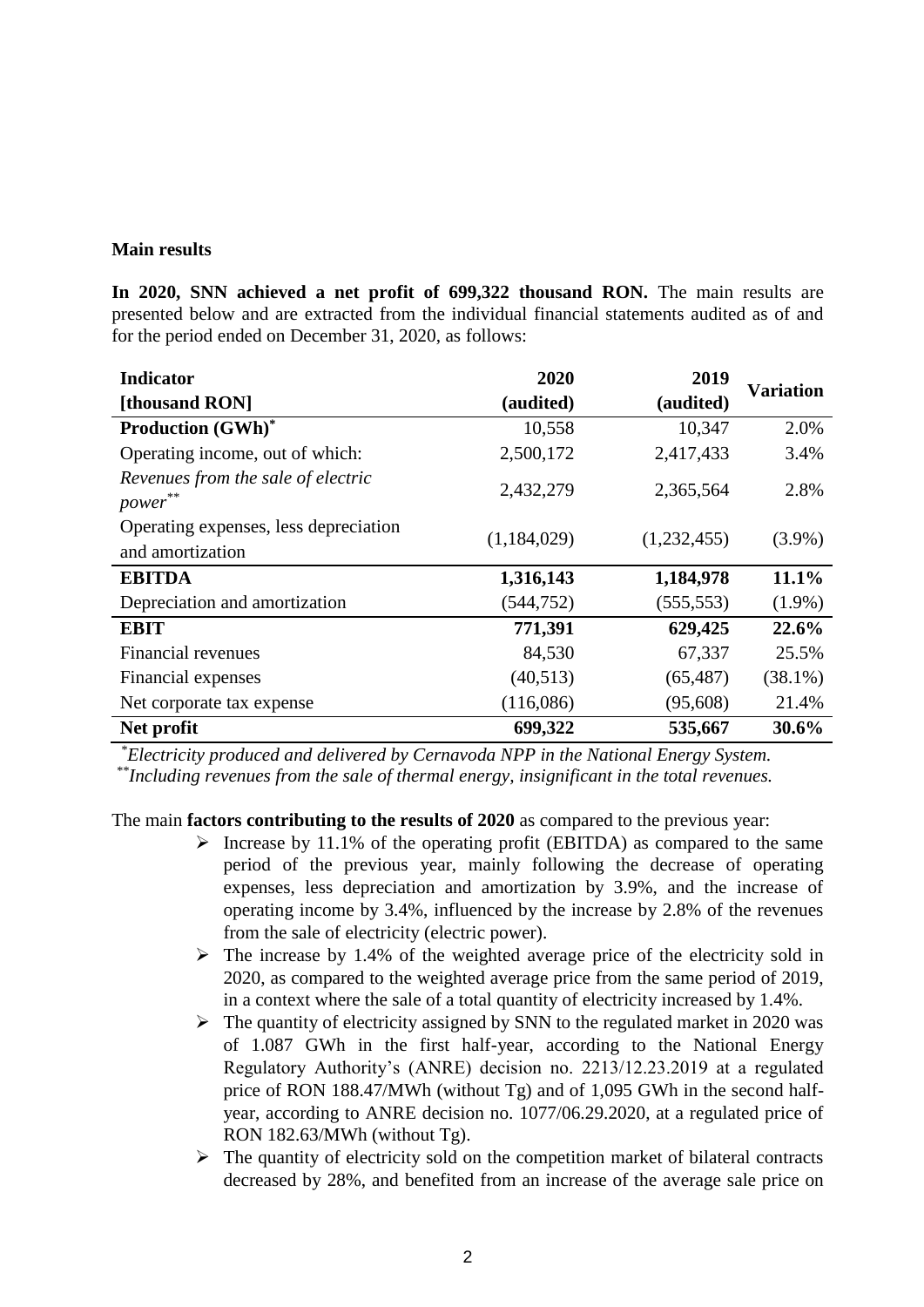this market by 17% (price without Tg), while the electricity quantity sold on the spot market (PZU and PZI) decreased by 155%, in a context where the average sale price on this market decreased by 25% (price without Tg).

- $\triangleright$  The decrease by 3.9% of the operating expenses, less the depreciation and amortization determined by the decrease of other operating expenses, expenses related to the purchased electricity and expenses related to spare parts, partially offset by the increase of expenses related to nuclear fuel, personnel expenses, repair and maintenance expenses, and electricity transport expenses.
- ➢ The significant increase of net financial revenues from 1,850 thousand RON to 44,017 thousand RON
- $\triangleright$  The increase in the corporate tax expense which diminished the positive influences of the other items, as a result of the increase in the taxable profit calculated for the financial year 2020 as compared to that calculated for the financial year 2019.

# **Electricity output in 2020**

The gross production of electricity of the two operational units of CNE (The Nuclear Power Plant) Cernavoda was 11,466,405 MWh in 2020; from this gross output (production), the Units' own technological consumption during operation, and during the outages provided from the company's own production was 909 thousand MWh in 2020.

Thus, the electricity produced and delivered in the National Energy System ("NES") was of 10,557,776 MWh in the year of 2020, as compared to 2019 (10,346,746 MWh), accounting for a 2% decrease.

|                           | 2020          |        |              | 2019   |        |              |
|---------------------------|---------------|--------|--------------|--------|--------|--------------|
| <b>Energy output</b>      | <b>Unit 1</b> | Unit 2 | <b>Total</b> | Unit 1 | Unit 2 | <b>Total</b> |
| Gross production<br>(GWh) | 5,395         | 6,070  | 11,466       | 5,788  | 5,492  | 11,280       |
| Net production (GWh)      | 4,963         | 5,611  | 10,575       | 5,293  | 5,075  | 10,368       |
| Capacity factor (%)       | 87.29         | 98.32  | 92.81        | 93.86  | 89.18  | 91.52        |

# **Electricity sales in 2020**

| <b>Sales by types</b>                                                                                      | <b>Quantities</b><br>in<br><b>MWh</b> | $\frac{0}{0}$<br>out of<br>total<br>sales | <b>Average</b><br>price<br>[RON/MWh,<br>Tg included] | <b>Revenues from</b><br>sales<br>[RON] |
|------------------------------------------------------------------------------------------------------------|---------------------------------------|-------------------------------------------|------------------------------------------------------|----------------------------------------|
| Sales on the regulated market                                                                              | 2,181,607                             | 20.2%                                     | 186.84                                               | 407,610,770                            |
| Sales on the competitive market<br>(bilateral contracts and PZU and<br>PI contracts), out of which:        | 8,589,781                             | 79.5%                                     | 236.03                                               | 2,027,435,851                          |
| $-$ Sales on PCCB $-$ LE, PCCB $-$<br>LE Flex, $PCCB - NC$ , $PC - OTC$<br>contracts and supply agreements | 5,908,307                             | 54.7%                                     | 266.05                                               | 1,571,903,363                          |
| - PZU and PI sales                                                                                         | 2,681,474                             | 24.8%                                     | 169.88                                               | 455,532,488                            |
| PE positive imbalances <sup>*</sup>                                                                        | 33,757                                | 0.3%                                      | 152.76                                               | 5,156,798                              |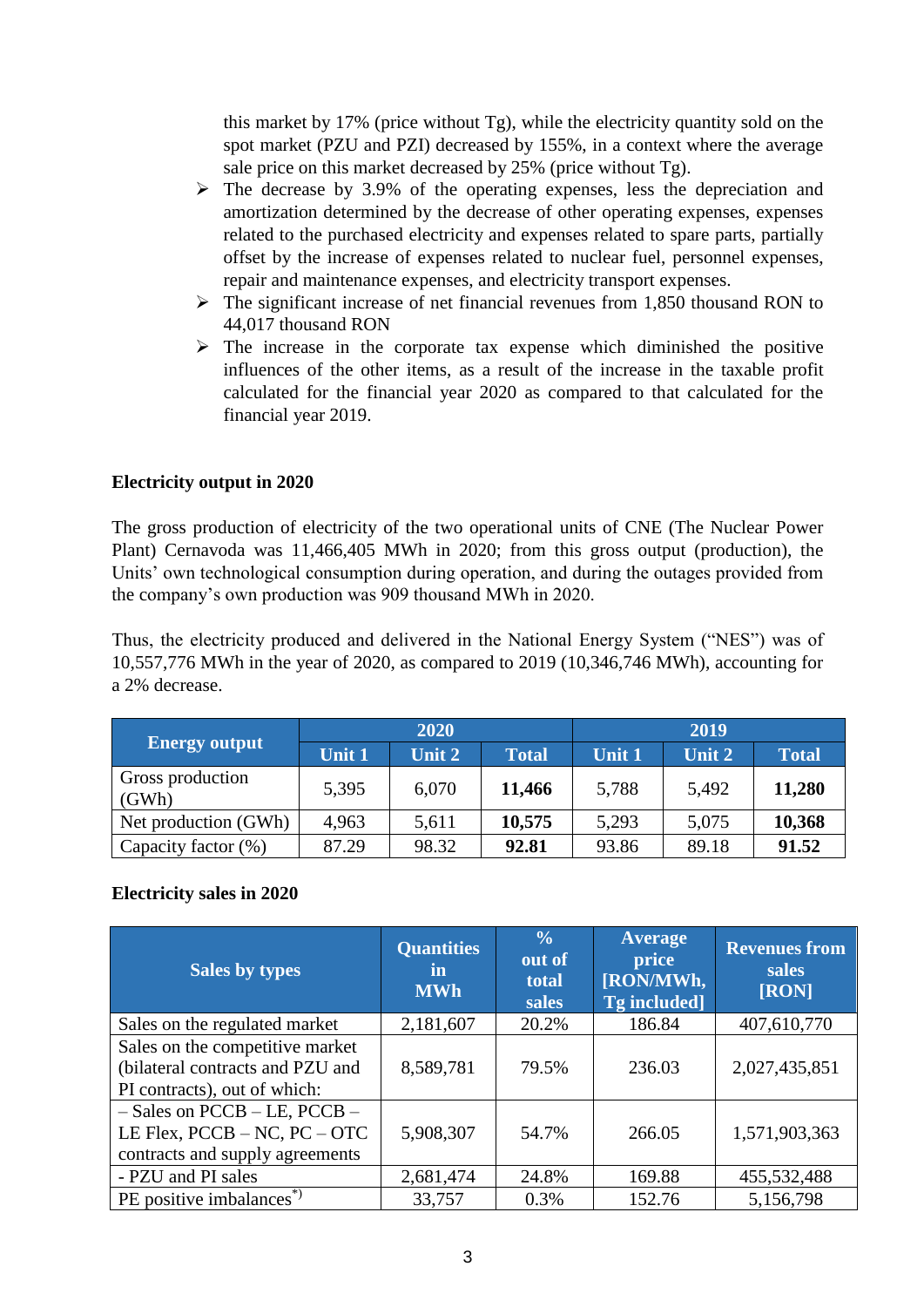| <b>Total sales in 2020</b> | $\overline{145}$<br>.805. | 100% | 225.84 | .203.419<br>.440 |
|----------------------------|---------------------------|------|--------|------------------|
|                            |                           |      |        |                  |

*\*) Note: RON 290,374 of the presented value account for revenues redistributed in 2020 resulted from the balancing of the system, based on the application of ANRE Order no. 76/2017, ANRE Order no. 31/2018 and ANRE Order no. 61/2020.*

The revenues obtained from the electricity market related to electricity deliveries in 2020 are 2,440,203,419 lei (out of which 290,374 lei represents redistributed revenues resulted from balancing the system), 4.4% lower than the budget revenues for 2020, and 2.9% higher than the previous year.

The average weighted sale price, for the electricity quantities sold (without the regulated market and PE), resulted in 2020, is of RON 236.03/MWh (including Tg). For comparison, the weighted average price of all the transactions performed on the markets on which SNN operated in 2020 (PCCB – LE, PCCB – LE flex, PCCB – NC, PC – OTC, PZU and PI), calculated according to the values published by OPCOM in the monthly market reports, is 235.19 RON/MWh. In 2019, the average weighted sale price, for the energy quantities sold (without the regulated market and PE) was 227.7 RON/MWh (including Tg).

Following Government Emergency Ordinance no. 114/28.12.2018, which amends and supplements Electricity and natural gas law no. 123/2012, ANRE issued Order no. 10/01.02.2019 for approving the Methodology for setting prices for the electricity sold by producers based on regulated contracts and the quantities of electricity from the regulated contracts concluded by producers with last-instance suppliers. According to ANRE Resolution no. 2213/December 23, 2019, the quantity assigned to SNN for the first half-year of 2020 **for regulated contracts** was 1,087 GWh, out of which 701.4 GWh for the first half-year of 2020 and 385.6 GWh for the second half-year of 2020. For the first half-year of 2020, ANRE established a regulated price for SNN of RON 188.47 /MWh (without Tg). For the second halfyear of 2020, ANRE issued Order 88/June 12, 2020 approving the Methodology for setting regulated fees and prices applied by suppliers of last resort to end-customers for the period July 1 to December 31, 2020 [...]. According to ANRE Decision no. 1077/06.29.2020, the quantity assigned to SNN

for the second half-year of 2020 for regulated contracts was 1,095 GWh, out of which 394.9 GWh for Quarter 3 of 2020 and 700.1 GWh for Quarter 4 of 2020. For the second half-year of 2020, ANRE set a regulated price of RON 182.63 /MWh (without Tg) for SNN.

The electricity quantities sold on the **competitive market of bilateral contracts** represented in 2020 a percentage rate of 54.7% of the total volume of electricity sold. The average sale price on bilateral contracts in this period was 266.05 RON/MWh (Tg included), recording an increase of 16.7% as compared to the average price recorded in 2019, of 228.01 RON/MWh (Tg included); in a context where the values of the transmission tariff for the injection of electricity in the Tg network were as follows: RON 1.18/MWh for the period July 1, 2018 - December 31, 2019, according to ANRE Order no. 108/June 20, 2018 and RON 1.30/MWh for 2020, according to ANRE Order no. 218/December 11, 2019.

**On the spot market (PZU and PI)**, in 2020, a quantity of electricity representing 24.8% of the total sales volume was sold, as compared to a percentage rate of 9.9% recorded in 2019. The average sale price of energy on the spot market (PZU and PI) achieved by SNN in 2020 was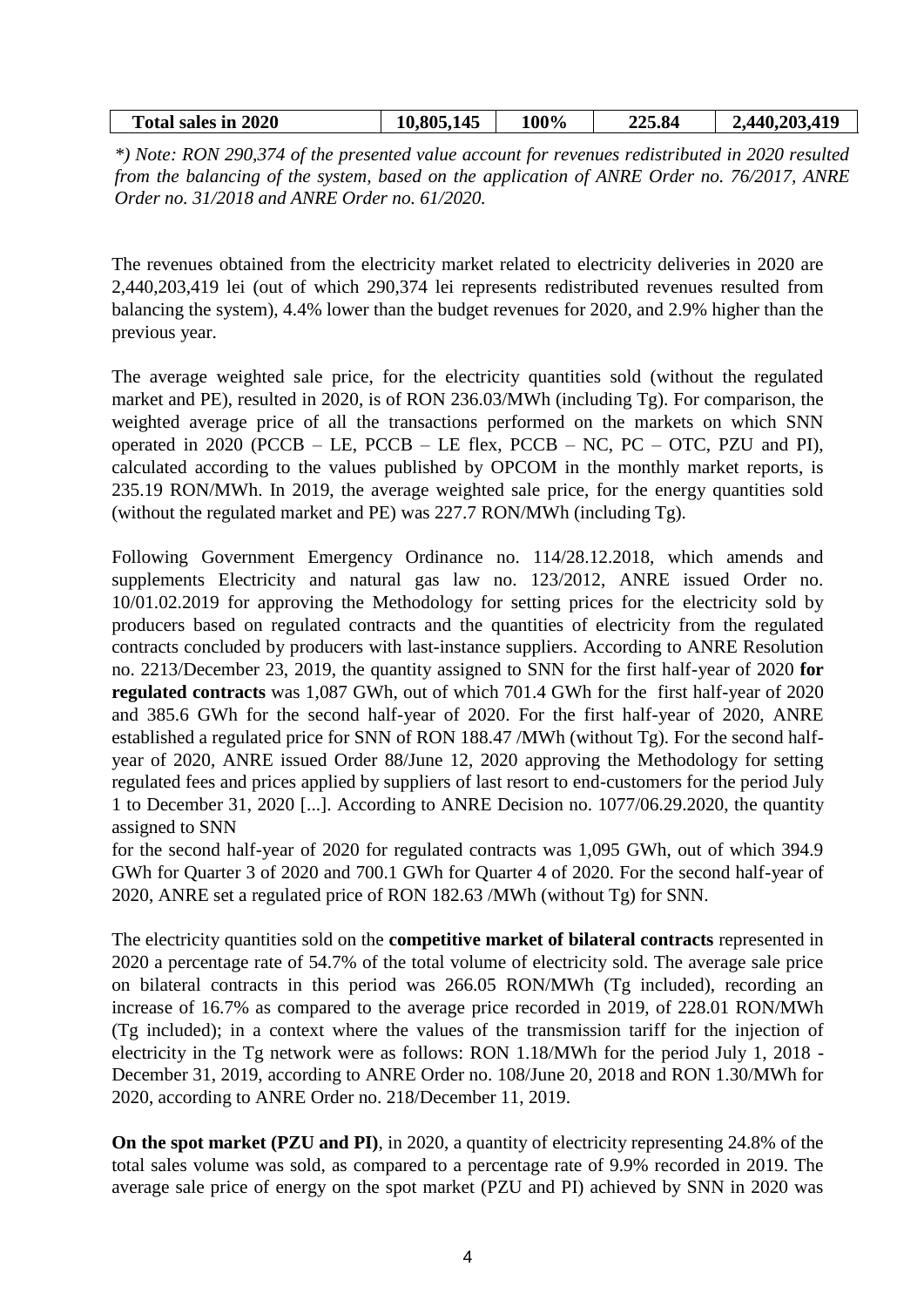169.88 RON/MWh (Tg included), as compared to 225.23 RON/MWh (Tg included) recorded in 2019.

# **Investment program**

The total value of the investment program of SNN for 2020 is 309,544 thousand RON (without the component allocated to the payment of the debt service related to long-term loans), a program approved by Resolution no.  $3/March 5<sup>th</sup>$ , 2020 of the Ordinary General Meeting of Shareholders of SNN, as part of the Income and Expense Budget ("BVC") of SNN for 2020.

The comparative statement of the investment accomplishments (value and percentage) for 2020 as compared to the same period of 2019 is presented in the table below:

| Year | <b>Value</b><br>of the investment<br>program<br>[thousand RON] | <b>Performed</b><br>(January 1 -<br>December 31)<br>[thousand RON] | <b>Achievement level</b><br>(January 1 -<br>December 31)<br>$(\%)$ |
|------|----------------------------------------------------------------|--------------------------------------------------------------------|--------------------------------------------------------------------|
| 2020 | 309,544                                                        | 223,947                                                            | 72.3%                                                              |
| 2019 | 256,548                                                        | 218,455                                                            | 85.2%                                                              |

As in the previous years, Nuclearelectrica S.A. structured its investment development program according to goals defined in relation to the needs of the production branches (Cernavoda Nuclear Power Plant (CNE) and Pitesti Nuclear Fuel Factory (FCN)), so as to achieve a high level of utilization of the production capacity (EAF Energy Availability Factor) in compliance with the nuclear safety regulations and the long-term maintenance of the level of excellence in the operation of the plant. At the same time, the goal of the development program is to cover the necessity to upgrade/refurbish certain systems, for economic reasons (specific consumption reductions, improvement of certain parameters related to the served processes, with a positive impact on efficiency), as well as legal ones – the need to implement upgrades in relation to nuclear security, environmental protection and labor security representing imperative requirements imposed by the regulatory authorities in the field.

The investment program of SNN for 2020 enclosed to BVC was value-sized, considering the ongoing contractual commitments, the estimates regarding the investment goals to be accomplished over the following year, including amounts allocated to investment projects for which the fulfillment of certain requirements outside the control of SNN is anticipated (e.g. prior approvals of the regulatory authorities, legal terms regarding on completion of public procurement procedures, including appeals, obtaining the necessary approvals from SNN corporate bodies, etc.), in order to allow the implementation of these projects within the limits of the approved budget values.

Additional information may be obtained from: [investor.relations@nuclearelectrica.ro](mailto:investor.relations@nuclearelectrica.ro)

**Cosmin Ghita Chief Executive Officer**